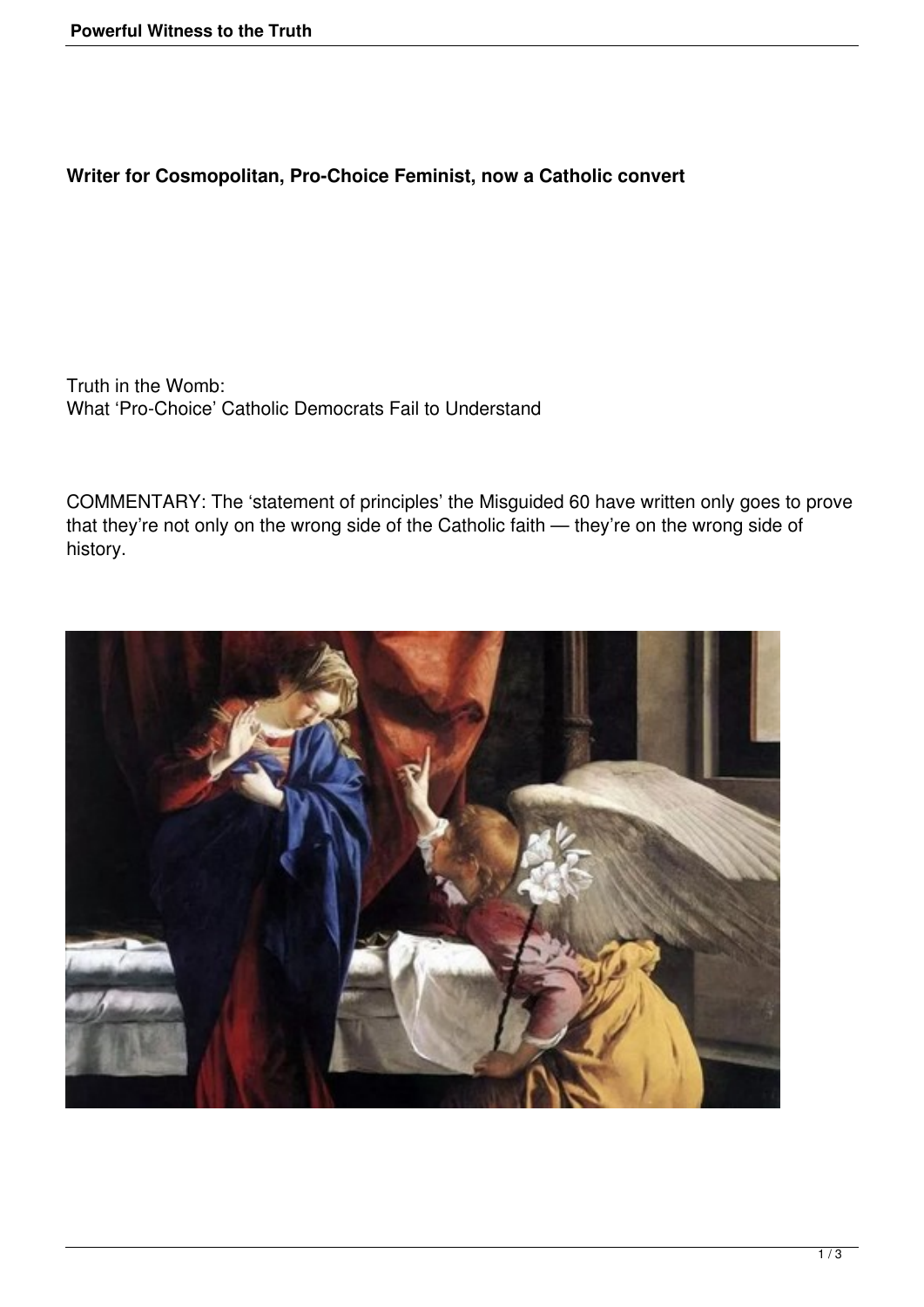Sue Ellen Browder June 30, 2021

As a mainstream journalist and former pro-choice feminist who searched most of my life for the truth and found it at last in the Person of Christ in the Catholic Church, I am deeply disturbed by the so-called " statement of principles " 60 pro-abortion Democrats have released as our bishops consider how to handle the scandal of pro-abortion politicians presenting themselves for Communion. How dare these self-proclaimed Catholic politicians attempt to redefine the faith to further their [political ambitions accor](https://delauro.house.gov/sites/delauro.house.gov/files/documents/Statement%20of%20Principles%206.18.21.pdf)ding to their own misunderstandings of what it means to be human.

Do they not realize that Christ (God himself) came into the world as an embryo? Do they not realize the early Church Fathers from the very first centuries of Christianity condemned abortion as murder? Do they not realize when they advocate and promote the killing of the baby in the womb that they are standing in the place of Pilate (asking, "What is truth?") and are thereby crucifying the image of Christ all over again?

I want to tell these very misguided politicians that legalized abortion is the true "war on women," and from the very first day abortion was inserted into the National Organization for Women's "Bill of Rights" in 1967 by a mere 57 people, noble pro-life Christian feminists have been fighting nonstop to reverse this horrible error.

I want to tell these deluded, self-defined Catholic politicians that Roe v. Wade, written in part by Supreme Court Justice Harry Blackmun (another extremely misguided Christian), is a disastrously flawed document that denies that the little baby in the womb is already an ensouled person — and that's why this disastrous court decision continues to divide our nation. Truth unites, and what do lies do? They divide us. They rip us apart.

I want to tell these extremely misguided, misinformed politicians that they're trusting in and have been deceived by a reduced anthropology. Contemporary discussions of human life almost always speak of the human being in biological, sociological, economic or psychological terms.